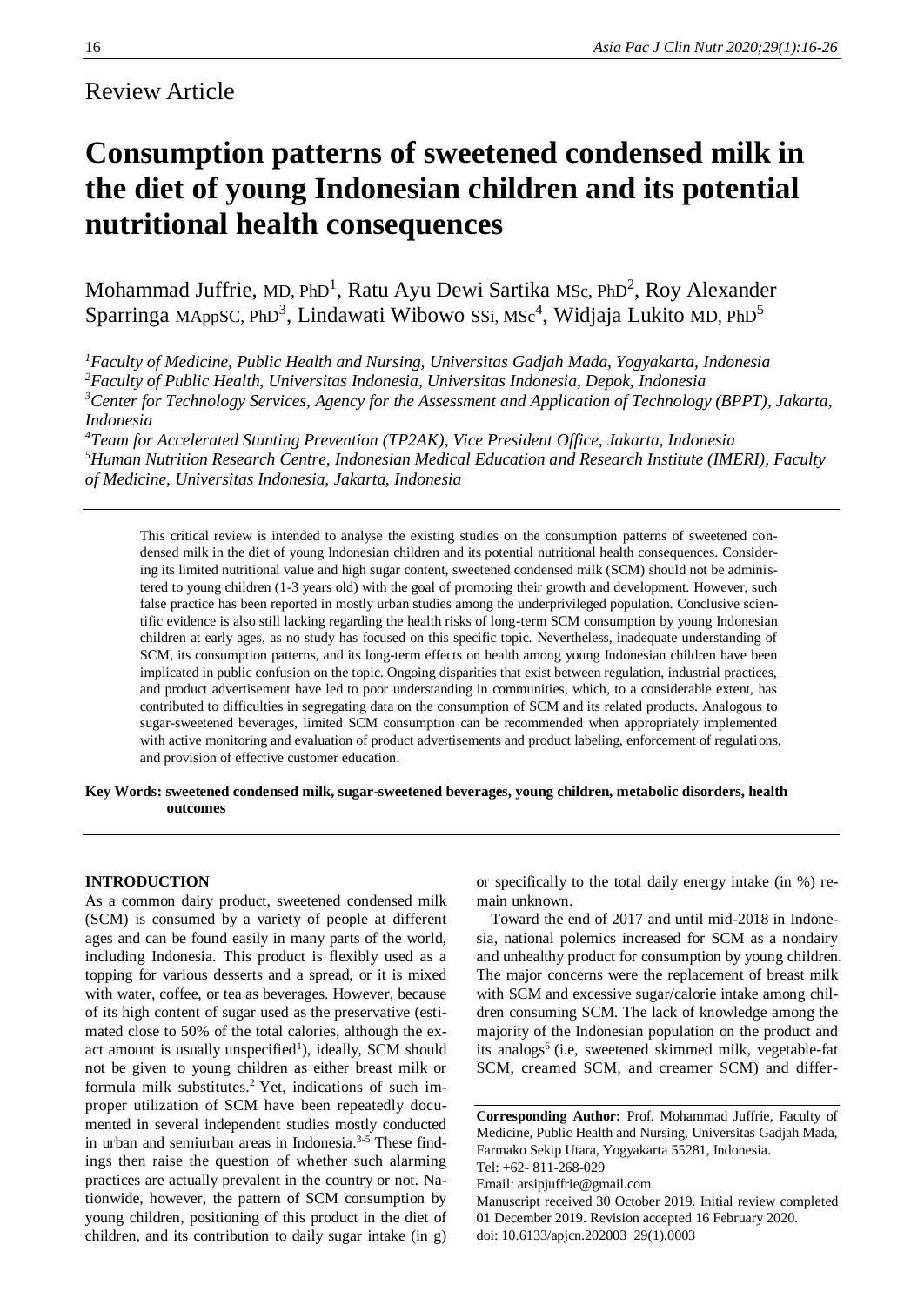ences in their nutrient contents further confounded the public debate on product safety for child consumption. To objectively resolve the pros and cons of product safety, strong evidence must be made available to associate SCM consumption patterns with some selected health risk indicators among children. In other words, it is implausible to understand the health risks in the absence of data on the habitual intake of SCM among children.

This critical review was thus purposively conducted by a special team with various fields of expertise, including nutrition, child health, and food policies, to identify SCM consumption patterns among young Indonesian children and to examine the plausible health risks of a given consumption pattern. Both the intrinsic and extrinsic factors determining SCM consumption by young children were also mapped and linked with government responsiveness to regulate product characteristics, labeling, marketing, and advertisements in Indonesia.

#### *Methodological issues*

For constructing this review paper, logical steps similar to those described in the WHO Handbook for Guideline Development<sup>7</sup> were followed. The scheme in Figure 1 illustrates the interlinkages of four themes under review: [1] SCM consumption patterns, [2] determinants of SCM consumption (e.g., product characteristics and socioeconomic factors), [3] plausible health consequences, and [4] policy/regulations related to SCM. Due to very limited studies on any of those themes, evidence (data) was (were) compiled from peer-reviewed articles, local journals, policy documents (i.e., circular letter or decrees), government and nongovernment reports, and unpublished theses/dissertations. Expert judgment was applied for the inclusion and exclusion of references for this review. To evaluate the quality of evidence (e.g., high, moderate, and low) from those various sources, thorough assessments

were conducted through team discussions in four phases of meetings. Any limitations of the data reviewed were identified and elaborated for objective justifications on the conclusiveness of evidence per theme, strength of recommendations, and identified research gaps. Each team member also signed a declaration of interest form before preparing the review.

Nationally and internationally, studies on SCM-related issues are scant, except those related to the subjects of food technology, production lines, and marketing. Among much scientific studies on sugar-sweetened beverages (SSBs) or milk, SCM is rarely the main focus; thus, very few SCM-related studies can be found in systematic search engines (i.e., PubMed). Using a snowball technique, the team started the review using the few documents that discussed—but were not specifically related to—SCM. During the process, the team also perused the list of reference in each of these reviewed documents to identify additional literature. The team then tried to access these references using Google scholar or by directly contacting the authors and investigators.

Currently, the Individual Food Consumption Survey 2014 (IFCS 2014), as a part of the National Total Diet Study 2014 (NTDS 2014), is the only data source available that can be used to assess SCM consumption patterns among children nationwide. However, this survey has some limitations related to data access, completeness, and accuracy that impede investigations into typical SCM consumption. Any results of the IFCS 2014 data analysis presented in this review were actually taken from an unpublished thesis.<sup>8</sup> Referring to the survey objectives, the data on SCM consumption in IFCS 2014 were collected as a small fraction of the overall data on food consumption, which might include SSB or milk consumption data. Additionally, information on product analogs may or may not be available in the data set. Some might not be speci-



**Figure 1.** Framework of this SCM review. SCM: Sweetened Condensed Milk.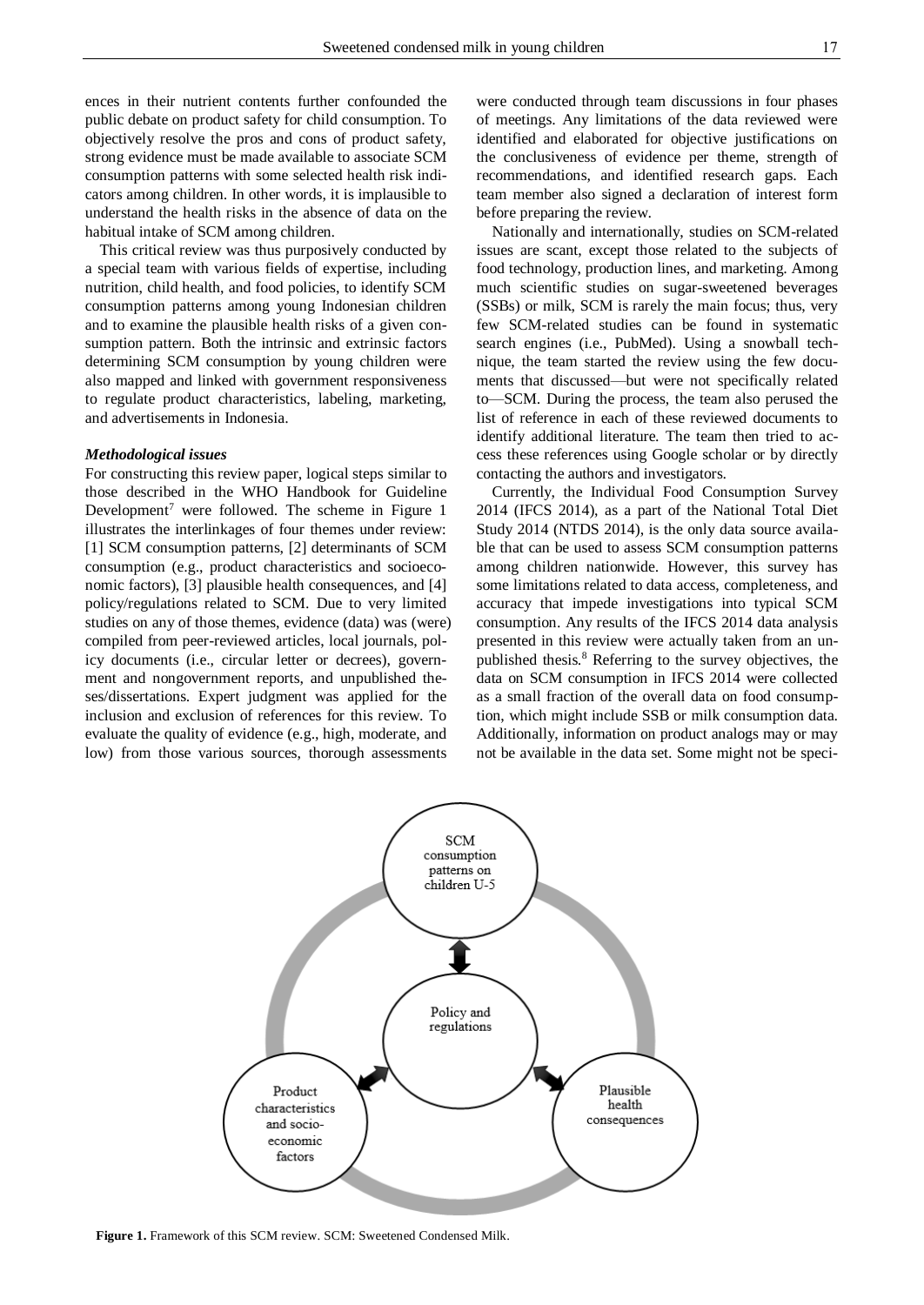fied, whereas others could still be recognized if the brand name was recorded. Another limitation is that the food consumption data in this survey were derived from only 1-day food recall, which can hardly represent the usual intake of an individual, $9$  as it could be subjected to the respondent's memory lapse, inability to closely estimate the amount of food/drink consumed, or bias in the form of the so-called flat-slope syndrome.<sup>10</sup> However, with the large sample size of the survey, the 1-day food recall data could still provide reliable estimates on the population's calorie and protein intakes.<sup>9</sup>

To add more information on the pattern of SCM consumption among children, the reports/publications of smaller cross-sectional surveys were also used as references. Although with much smaller scope, some of these surveys could actually generate accurate estimates of typical individual intake because the consumption data were collected using 2- or 3-day food recalls.

For clarity, any terms related to "sugar" used in this study follow the definitions in Table 1.

## *The market and patterns of SCM consumption among Indonesian children*

Historically, SCM was invented in the 1850s as a "nutritional solution" that was believed to lower the risks of illhealth problems due to the contamination of milk stored for long periods in the absence of cold storage. $11,12$  Since then, the supply and demand patterns of this product have changed over time in the global market, which are mainly attributable to the availability of the main product ingredients (e.g., fresh milk, whole milk powder, and sugar), the capacity of production plants, targeted consumers, evolving food trends, and consumption patterns, which are highly segmented by region. For example, in the Asia Pacific region, the SCM market is boosted by the increased consumption of SCM in beverages in some countries.13,14 Supplies from China and India dominate the market within this region, with the United States and Europe as the major SCM exporters. To meet local demands, countries such as Indonesia, the Philippines, and Vietnam have become the major SCM importers of SCM from the United States.

First imported from Holland in 1873, SCM has been locally produced in Indonesia since 1967.<sup>15</sup> Currently, with the SCM production capacity at approximately 812,000 tons annually, local industries in Indonesia obtain fresh milk supplies from more than one hundred thousand dairy farmers, which is economically equivalent to an investment value IDR 5.4 trillion, and these industries employ 6,652 workers.<sup>15,16</sup> In contrast to such impressive economic figures, the supplies used for processing SCM include low-grade local fresh milk, which contains high amounts of bacteria and low protein.17-20 In the evaporation process, fresh milk is pasteurized, which can remove pathogens and inactivate vegetative spoilage bacteria and enzymes, but not bacterial spores. To increase the protein content up to the FDA's standard level,<sup>6</sup> powdered whole milk powder (WMP) is then added as an SCM ingredient.<sup>19,20</sup> Due to the limited amount of locally produced WMP, local manufacturers rely on imported WMP, mostly from New Zealand (53%–65%), followed by Australia (15%–16%), the United Kingdom (7%), and very limited quantities (data was not shown in the report) from the United States.<sup>20,21</sup>

From the global perspective, Indonesia is still categorized as a country with low milk consumption, with an estimated country-specific intake of less than 30 kg or 29.1 L per capita/year.<sup>22</sup>Although increasing from year to year (see Figure 2), the milk consumption per capita/year in Indonesia remains the lowest among other Association of Southeast Asian Nations countries, including the Philippines (22.1 L per capita/year), Malaysia (50.9 L per capita/year), and Thailand (33.7 L per capita/year).<sup>17-21,23-</sup> <sup>24</sup> With such little intake, SCM is one of the very few dairy products that has been commonly consumed by the Indonesian population over the past few decades.<sup>15</sup> As stated in the annual reports of the USDA Foreign Agricultural Service from 2009 to 2015,<sup>17-21,23</sup> SCM, with a market share of 35%, has sustainably dominated the national market together with liquid ready-to-drink milk (26%) and powdered milk (39%).

The market for liquid milk grew faster (17.4% annually), and the annual market for SCM also grew steadily by 4.74 %.18-20 The increasing demand for liquid milk is assumed to be driven by the increasing proportion of the middle class population in Indonesia, who have preferences for and possess better health consciousness of the benefits of fresh/natural products such as liquid milk. However, the much cheaper price and the ease of bulk transportation without the need for cold chain management (its added sugar acts a preservative) make the market distribution of SCM so widespread within the country.

Table 1. Different definitions used for sugars in dietary recommendations<sup>38</sup>

| Term                                                    | Definition                                                                                                                                                                                                                  |
|---------------------------------------------------------|-----------------------------------------------------------------------------------------------------------------------------------------------------------------------------------------------------------------------------|
| Nonmilk extrinsic sugars <sup>†</sup> - UK, 1991        | Sugars not contained within the cellular structure of a food except lactose in milk and<br>milk products.                                                                                                                   |
| Free sugars <sup><math>\dagger</math></sup> - WHO, 2015 | Free sugars include monosaccharides and disaccharides added to foods and beverages by<br>the manufacturer, cook, or consumer, and sugars naturally present in honey, syrups, fruit<br>juices, and fruit juice concentrates. |
| Added sugars $-$ US, 2005                               | Sugars and syrups that are added to foods during processing and preparation.                                                                                                                                                |
| Added sugars - EFSA, 2009                               | Sucrose, fructose, glucose, starch hydrolysates (glucose syrup, high fructose-syrup), and<br>other isolated sugar preparations used as such or added during food preparation and<br>manufacturing.                          |

†The only difference between non-milk extrinsic sugars and free sugars is that nonmilk extrinsic sugars include 50% of the fruit sugars from stewed, dried, or canned fruit, but free sugars include none.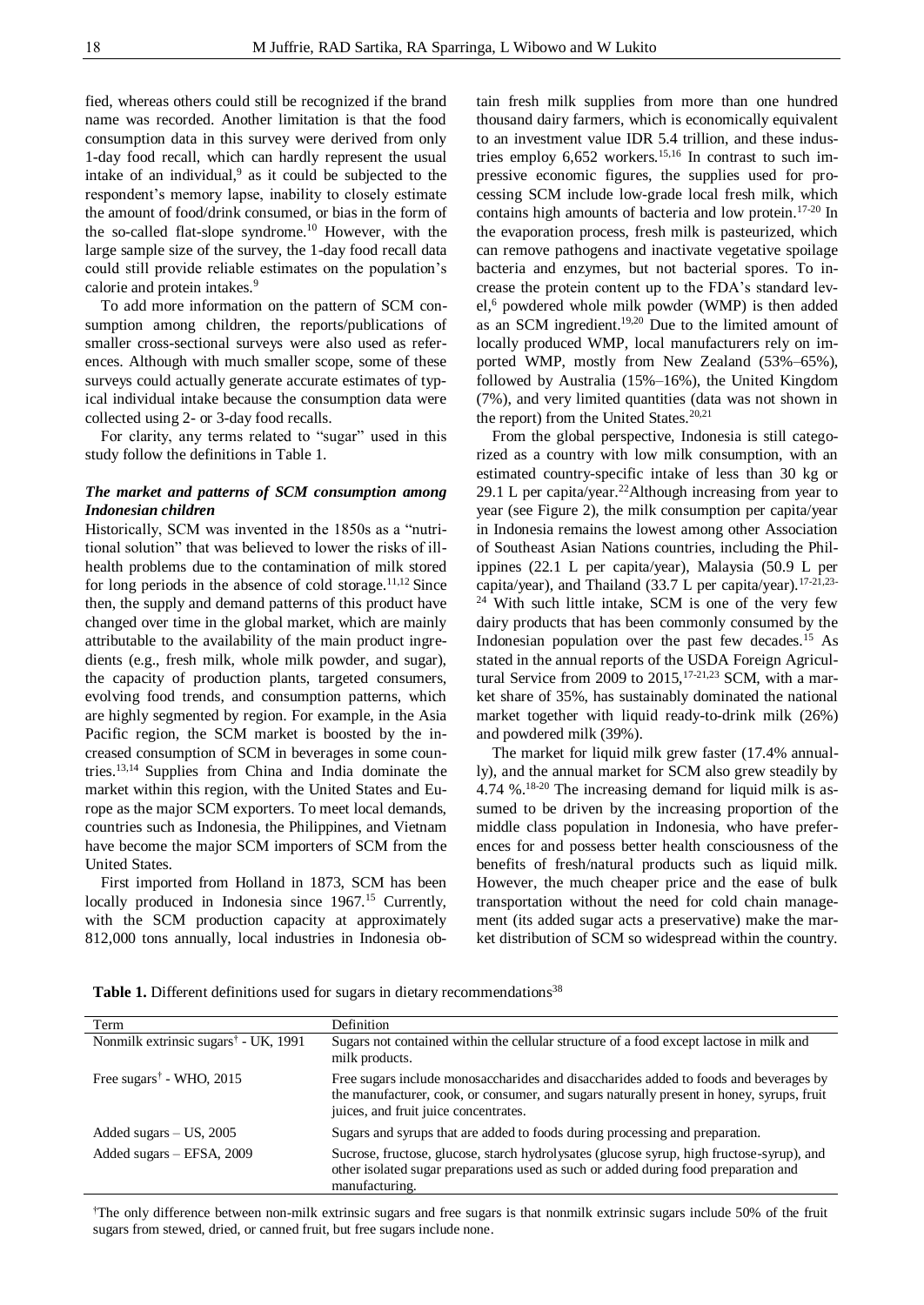

Annual milk consumption (L per capita)

Figure 2. Milk consumption per capita per year in Indonesia between 2009 and 2016<sup>17-21,23-24</sup>

Pricing and convenience for storage have become the main reasons why approximately 90% of the Indonesian population still prefer consuming SCM, milk powder, or ultra-high-temperature (UHT) milk than fresh/ready-todrink milk.<sup>25</sup> An increasing trend of the annual consumption of SCM and its product analogs per capita (in 397 g per capita) from 2010 to 2016 was also presented in the report by Ministry of Agriculture in 2017, as illustrated in Figure 3.<sup>26</sup> However, the detailed stratification of these annual consumption data by age groups has not been provided.

Child age is documented as a substantial determinant of the shifting of the milk consumption pattern from breast milk or formula to SCM. Studies in urban Yogyakarta,<sup>5</sup> Bogor,<sup>27</sup> and West Jakarta<sup>28</sup> have consistently found gradual increases in the proportions of children consuming SCM in analyses stratified by age group (Table 2). Believing that milk is a substantial food for toddlers to grow, $3$  some caregivers tend to maintain their children's milk consumption using whatever type of milk they could provide regularly. Sometimes, SCM is given in combination with breast milk, as found in a survey in Jakarta among 22.1% of children 12-38 months old.<sup>4</sup> It was also found that 30% of caregivers of preschoolers (aged 3–5 years) in urban Yogyakarta tried to maintain their children's milk consumption simply by substituting the growing-up formula/milk with SCM, especially when their children grew older.<sup>5</sup> The tendency of caregivers to delay the introduction of SCM to their children at an early age is consistent with the assertion by the  $FDA<sup>29</sup>$  that SCM is not suitable for infants. However, a few cases where infants that were ideally supposed to be exclusively breastfed were given SCM as the substitute were still found in some studies, either among normal  $(0.25\%)^{27}$  or underweight infants (2.2%).<sup>30</sup>

The preference for dairy products for consumption is also attributable to some interlinked factors related to product characteristics and socioeconomic variables. Intrinsic factors of the product could range from product characteristics (i.e., taste, aroma, and freshness), shelf-life, storage, brand name, nutrition label, packaging, pricing, and halal logo. With the prevalent lack of knowledge of

product analogs, one could assume that many SCM buyers do not fully understand or are aware of the nutrition label or the attached nutritional value information (NVI) on the product package. Usually, SCM and its analogs are incorrectly perceived as the same products and to be nutritionally equivalent. Studies in urban and semiurban slums have reported that some caregivers, especially those from families with low socioeconomic status, perceived that SCM is nutritionally sufficient to support growth of a toddler.3,4 This false understanding could not be interpreted as negligence on the product's nutritional value, when in fact it was commonly admitted as one important factor considered by mothers when selecting milk products for their children.31,32 However, such a positive attitude does not necessarily translate to the behavior of reading nutrition labels.<sup>33</sup> This might explain why other product characteristics of SCM appear to matter more than its nutritional value, particularly within certain population segments (i.e., underprivileged, poor or less educated). Data have shown that SCM in sachets is favorable to be administered to toddlers because the product is easy to obtain, very affordable, has an enjoyable taste, needs no storage with only a one-serving portion per sachet, and can be prepared whenever the child wants it, even more than once a day. $3,5$ 

As reported in different cross-sectional studies, socioeconomic variables, such as family income and parents' education, are consistently associated with child milk consumption patterns. Considered as a luxury good, milk and other dairy products are mainly prioritized for infants and children.<sup>19</sup> Pricing is then assumed to be the main reason for choosing a dairy product, particularly by those who belong to economically restricted populations. With a much lower retail price than that of liquid or powdered milk, SCM is affordable even for those with low purchasing power.<sup>20,21</sup> According to Sugito,<sup>4</sup> 58.9% of children who consumed SCM were from families with a low socioeconomic status, which has been confirmed by the results of mostly urban-setting studies as summarized in Table 2. Similarly, parents' education, particularly the mother's, is also associated with the preference to administer SCM to children, including the daily consumption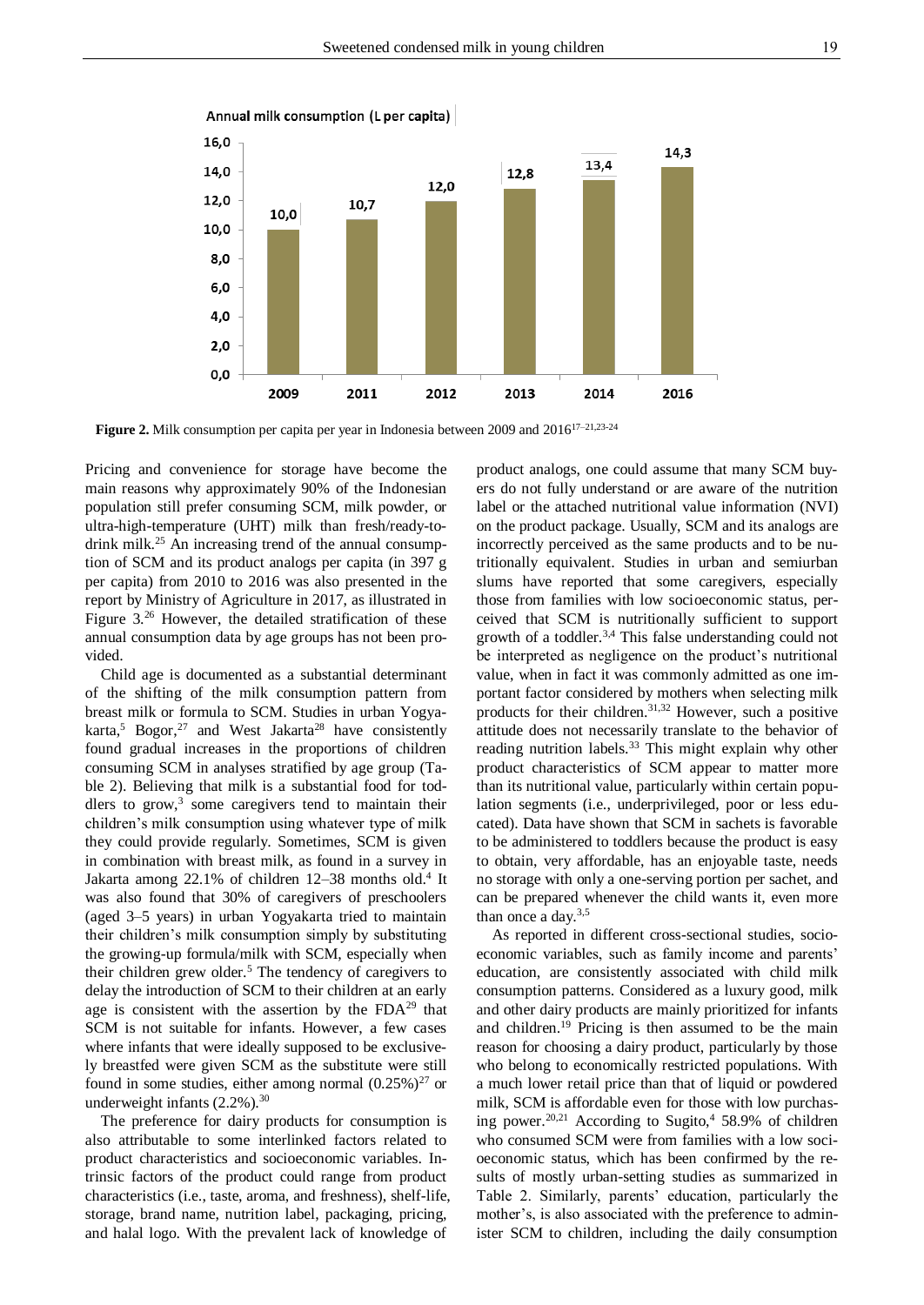|                                                                    |                                                                                                                   |                                                                                                                                                                | Associated variables                                                                                                                                                                                                                                                                           |                                                                                                                                                                                                                                                                                                                                 |                                                                                                                                                                                                                                                                                                                                                                                                                                              |  |  |  |  |  |  |
|--------------------------------------------------------------------|-------------------------------------------------------------------------------------------------------------------|----------------------------------------------------------------------------------------------------------------------------------------------------------------|------------------------------------------------------------------------------------------------------------------------------------------------------------------------------------------------------------------------------------------------------------------------------------------------|---------------------------------------------------------------------------------------------------------------------------------------------------------------------------------------------------------------------------------------------------------------------------------------------------------------------------------|----------------------------------------------------------------------------------------------------------------------------------------------------------------------------------------------------------------------------------------------------------------------------------------------------------------------------------------------------------------------------------------------------------------------------------------------|--|--|--|--|--|--|
| Study site (authors)                                               | Methods                                                                                                           | Subjects                                                                                                                                                       | Child age groups                                                                                                                                                                                                                                                                               | Family income                                                                                                                                                                                                                                                                                                                   | Parent's education                                                                                                                                                                                                                                                                                                                                                                                                                           |  |  |  |  |  |  |
| Urban Yogyakarta<br>(Prawirohartono et al <sup>5</sup> )           | 3-day food<br>recall                                                                                              | 249 children aged 3-5<br>years; compared between<br>those who consumed<br>growing-up formula (GF),<br>sweetened condensed<br>milk (SCM), and less milk<br>(LM) | The proportions of children who con-<br>sumed SCM increase by age <sup>*</sup> :<br>More children at the age of $\leq$ 48 months<br>consumed GF (53.7%) than SCM<br>$(34.2\%)$ or LM $(40.0\%)$<br>More children aged >48 months con-<br>sumed SCM (65.8%) or LM (60.0%)<br>than GF $(55.0\%)$ | More families in the GF group<br>owned tertiary goods, such as<br>refrigerator (61.2%) and com-<br>puter (34.7%), than those in<br>SCM (35.6% & 15.1%) or LM<br>$(34.5\% \& 18.2\%)$ groups <sup>*</sup>                                                                                                                        | Fewer (5.5%) mothers with high education<br>(some post-secondary) in the SCM group than<br>those in GF $(18.5%)$ or even LM $(12.7%)$<br>$groups^*$                                                                                                                                                                                                                                                                                          |  |  |  |  |  |  |
| Bogor City (Palupi $E^{27}$ )                                      | History of<br>breastfeeding<br>and milk con-<br>sumption, milk<br>consumption<br>frequency, 2-<br>day food recall | 221 children at ages 5 to 6                                                                                                                                    | The proportions of children who con-<br>sumed SCM increase by age <sup>*</sup> :<br>$0 - 6$ months: 0.25%<br>$6 - 12$ months: 1.27%<br>$12 - 24$ months: 5.04%<br>$24 - 72$ months: 22%                                                                                                        | Children from families with<br>lower incomes had higher usual<br>daily SCM intake (mL/d; pre-<br>sented in mean±SE):<br><25 USD/mo: $85.1 \pm 18.9^a$<br>25-49 USD/mo: 75.6±11.5 ab<br>50–99 USD/mo: $52.6 \pm 11.8^{\circ}$<br>100-249 USD/mo: $24.0 \pm 10.2$ <sup>c</sup><br>$\geq$ 250 USD/mo: 38.2 $\pm$ 25.5 <sup>b</sup> | Children from parents with less education<br>$(\leq 9^{\text{th}})$ grade) had higher usual daily SCM in-<br>take (mL/d; presented in mean±SE):<br>Mother's education:<br>≤6 <sup>th</sup> grade: 69.3±11.1 <sup>a</sup><br>$6^{th} - 9^{th}$ grade: 76.7 $\pm$ 14.3 <sup>a</sup><br>Completed high school: $49.1 \pm 11.7$ <sup>ab</sup><br>Some postsecondary: 39.5±26.4 <sup>b</sup><br>Completed bachelor's degree: 7.2±7.2 <sup>b</sup> |  |  |  |  |  |  |
|                                                                    |                                                                                                                   |                                                                                                                                                                |                                                                                                                                                                                                                                                                                                |                                                                                                                                                                                                                                                                                                                                 | Father's education:<br>$\leq$ 6 <sup>th</sup> grade: 66.3±11.8 <sup>a</sup><br>$6^{th} - 9^{th}$ grade: 78.7 $\pm$ 15.9 <sup>a</sup><br>Completed high school: $69.2 \pm 10.2$ <sup>ab</sup><br>Some post-secondary: 69.4±13.3 <sup>b</sup><br>Completed bachelor's degree: 6.8±4.7 <sup>b</sup>                                                                                                                                             |  |  |  |  |  |  |
| Indonesia, (Ruswandi<br>$RBI^8$                                    | 1-day food<br>recall                                                                                              | (Total sample) children<br>$0 - 60$ months                                                                                                                     |                                                                                                                                                                                                                                                                                                |                                                                                                                                                                                                                                                                                                                                 | More children of less-educated mothers con-<br>sumed SSB:<br>$\leq$ 6 <sup>th</sup> grade: 37.5%<br>$6th-9th$ grade: 25.8%<br>Completed high school: 36.7%                                                                                                                                                                                                                                                                                   |  |  |  |  |  |  |
| West Jakarta, (Sartika<br>RAD & Ruswandi RBI,<br>unpublished data) | 2-day food<br>recall                                                                                              | 200 children aged $12-<60$<br>months                                                                                                                           | The proportions of children who con-<br>sumed SCM by age groups<br>$12 - 24$ months: 32.6%<br>24 -< 36 months: 38.6%<br>36-<60 months: 43%                                                                                                                                                     | The proportions of children who<br>consumed SCM by family in-<br>come<br>Low income $(<$ RMW): 40.9%<br>Medium to high income $(\geq$<br>RMW: 31.0%                                                                                                                                                                             | More children of less-educated mothers con-<br>sumed SCM:<br>$\leq$ 6 <sup>th</sup> grade: 76.2%<br>$6th-9th$ grade: 55.0%<br>Completed high school: 25%                                                                                                                                                                                                                                                                                     |  |  |  |  |  |  |

**Table 2.** Associations between the consumption of SCM or SSB by children and some socioeconomic variables

USD: US Dollar (1 USD  $\approx$  IDR 10,000); IDR: Indonesian Rupiah; SE: standard error.

\*Sig. at *p*<0.05.

Superscript letters (a–c) indicate significantly different mean values (sig. at *p*<0.05); RMW: Regional Minimum Wage - at Jakarta, the cut off point for RMW in 2017 was equal to 3,355,750 IDR ≈ 258 USD.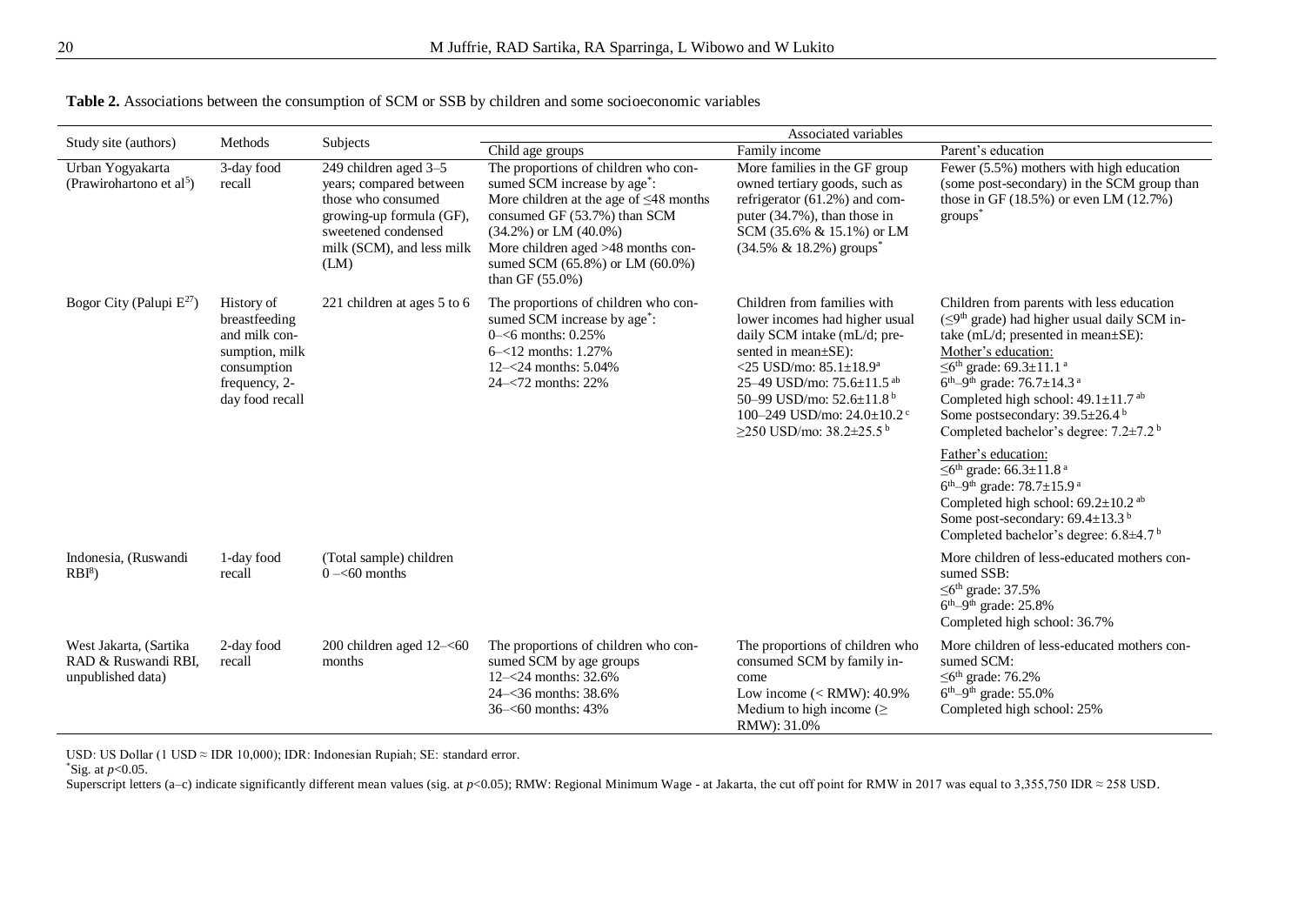

Annual consumption of SCM (in 397 g per capita)

Figure 3. Annual consumption of SCM and its product analogs per capita (in 397 g per unit) from 2010 to 2016<sup>26</sup>

amount. This practice may become more frequent when parents adopt passive feeding by letting the child decide on what, when, and how much they want to eat. $3,30$  However, with a minimal support system, sufficient time allotment, and better perception of what food should be given to children, mothers could actually practice proper child feeding regardless of where they reside, the economic status of the family, and their educational level.<sup>3,5</sup>

To determine the contribution of any given commodity, such as SCM, to the sugar intake of children and to later associate it with health outcomes, one must first understand the daily sugar intake of this population segment. Based on IFCS data, the average of daily sugar intake of children aged less than 5 years was 17.8±17.3 g/child/day.<sup>34</sup> Given this intake relative to the government recommended limit of daily sugar consumption of <50  $g/person/day,$ <sup>35</sup> one might assume that most, if not all, children still have a tolerable consumption of sugar. However, this government limit is in fact too high for children, as it is calculated based on 10% of adult energy intake with 2,000 kcal/person/day. Using the estimated energy intakes per age group,  $36$  the age-specific limits of sugar intake can be calculated using the WHO recommended free sugar intake set at less than 5%–10% of the total dietary energy.<sup>37</sup> Based on the calculations, all agespecific limits are actually lower than 50 g (Table 3). Based on these limits, especially the 5% cut-off, a number of children might actually have moderate to high sugar consumption.

To understand the sources contributing to the moderate to high sugar intake of some children aged less than 5 years, Atmarita et al<sup>34</sup> presented the average consumptions of nine sugar source commodities across five age groups: [1] 0–59 months; [2] 5–12 years; 13–18 years; [4] 19–55 years old; and [5] >55 years. These food commodities included granulated sugar, palm sugar, jam, candy, syrup, chocolate, jelly/gelatin, honey, and sweeteners. However, the selection process and the reasons why the

same food commodities applied across different age groups were not detailed in the paper. One might argue that the preferences of 'products with added sugar' such as SSBs are likely to be different between children and adults. SSB in any form might also be one of the major sources of free sugar for children aged less than 5 years because 42.6% of them have been exposed to it.<sup>8</sup> Some variants of SSB, such as SCM in beverages, might be consumed more than any others by a specific age group. One could assume that the selections of the nine sugarsource commodities were actually based on the rank of frequencies generated from the pooled data rather than the age-specific data set. Further detail analysis on the IFCS 2014 data is required to gain an adequate understanding on the patterns of SSB or SCM consumptions by children aged less than 5 years.

## *Evidence on the association between (regular) consumption of SCM and health measures*

Based on its naturally nutrient rich (NNR) score, SCM has the lowest nutritional value as compared with the other types of milk, which makes it less ideal for young children to consume (Table 4).<sup>27</sup> The tendency of mothers to delay the introduction of SCM for their children at early age (Table 2) is appropriate given its lowest nutritional value. As shown in Table 5, the BMIfz of children at ages 5–6 years had positive associations with daily formula and reconstituted milk consumption but have negative associations with SCM and breast milk intake. Based on the intake, SCM could hardly be a full substitute for any other milk across different nutritional status groups, but it is consumed more by undernourished groups. By analyzing IFCS 2014 data, Ruswandi<sup>8</sup> found that children aged less than 5 years who consumed SSB (not specifically SCM) had a 3.8-fold higher risk of being underweight than those who did not consume SSB after controlling for mothers' education, total child energy intake, and the interaction between SSB consumption and mothers'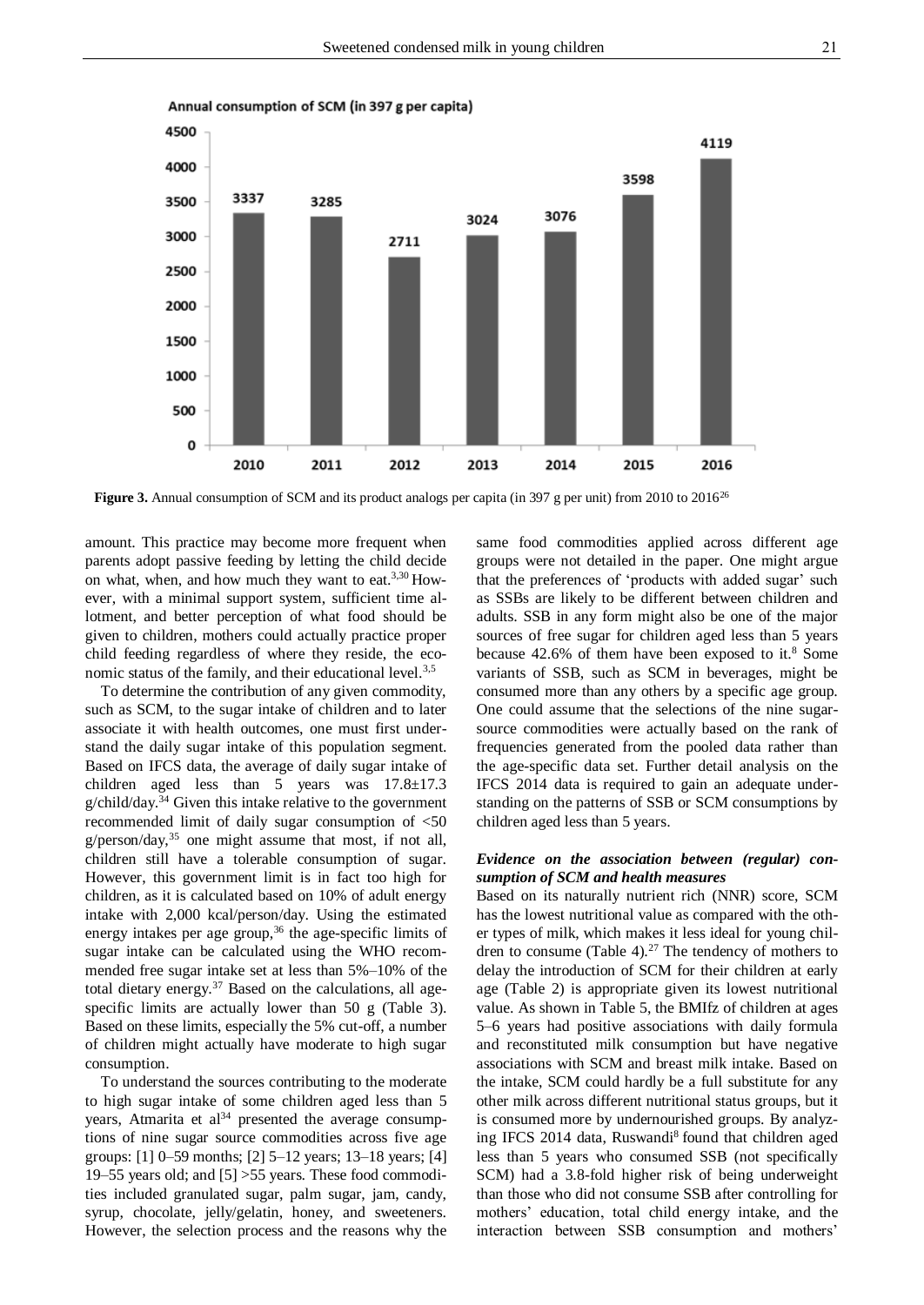|                |                                  | <b>Boys</b>               |                                           | Girls                            |                                           |                |  |  |  |  |
|----------------|----------------------------------|---------------------------|-------------------------------------------|----------------------------------|-------------------------------------------|----------------|--|--|--|--|
| Age<br>(years) | Mean energy intake <sup>36</sup> |                           | Limit of sugar intake <sup>35</sup> $(g)$ | Mean energy intake <sup>36</sup> | Limit of sugar intake <sup>35</sup> $(g)$ |                |  |  |  |  |
|                | (kcal/day)                       | $5\%$ of TDE <sup>†</sup> | 10\% of $TDE^{\ddagger}$                  | (kcal/day)                       | 5% of $TDE^{\dagger}$                     | $10\%$ of TDE‡ |  |  |  |  |
| 1-2            | 1.140                            | 14.3                      | 28.5                                      | 1,090                            | 13.6                                      | 27.3           |  |  |  |  |
| $2 - 3$        | 1,340                            | 16.8                      | 33.5                                      | 1,250                            | 15.6                                      | 31.3           |  |  |  |  |
| $3-4$          | l,490                            | 18.6                      | 37.3                                      | 1,370                            | 17.1                                      | 34.3           |  |  |  |  |
| $4 - 5$        | .610                             | 20.1                      | 40.3                                      | 1.465                            | 18.3                                      | 36.6           |  |  |  |  |

**Table 3.** Age-specific limits of sugar intake for children aged less than 5 years based on 5% of total dietary energy

TDE: total dietary energy.

<sup>†</sup>The limit of daily sugar intake predicted from equation: (mean energy intake/4)  $\times$  0.05.

<sup>‡</sup>The limit of daily sugar intake predicted from equation: (mean energy intake/4)  $\times$  0.1.

education. As a product with low nutritional value but with high added sugar, SCM may be associated with the risk of under- rather than overnutrition among young children with poor dietary patterns if the energy from sugar causes "voluntary reduction in the intake of other foods/drinks."<sup>37</sup> Further study must be conducted better understand the direction of the association: whether SCM intake increases the risk of undernutrition or whether undernourished children consume SCM more due to other reasons (i.e., poverty, poor feeding, energy compensation, or maternal education).

As one of the SSB variants, the health risks of high SCM consumption might also be linked to its high sugar content. The public health recommendation to limit free sugar consumption from any sources is fundamental for the prevention of health disorders, such as type 2 diabetes mellitus and dental caries. Based on the WHO experts' reviews and discussions, only the associations of these two conditions and SSB consumption are supported with sufficient (moderate) evidence. $37$  Conclusions could not be drawn for risk factors; health outcomes; measures such as HDL-cholesterol, body weight, weight gain, body fat percentage, fat distribution, and energy intake (children); and conditions including coronary events, stroke, incident hypertension, glycemia, insulinemia, insulin resistance/sensitivity, and oral cancer due to insufficient evidence for the relationship with SSB. In Indonesia, the prevalence of overweight and obese residents showed increasing trends after the age of 15 years, but not among those aged less than 5 years, and diabetes mellitus prevalence was elevated after the age of  $18$  years.<sup>39</sup> Among 57.6% of people surveyed who had oral health and dental problems, only 10.2% had access to dental health services. Only approximately 2.8% of children aged 3 years and older demonstrated proper tooth-brushing behavior. With these profiles, much more evidence is still needed to properly understand the health risks of consuming SSB or SCM by young Indonesian children aged less than 5 years.

# *Existing policies that regulate the marketing and promotion, including risk communication, of SCM for children*

Along with the development of product analogs, food policy has evolved accordingly. Based on Indonesian FDA regulations, SCM with milk fat content <8% and protein content not less than 6.5% is further classified into four product analogs: [1] sweetened skimmed milk (fat content not less than 8%), [2] vegetable-fat SCM (milk fat content not more than 1%), [3] creamed SCM (milk fat content not less than 45% and total solid not less than 65%), and [4] creamer SCM. Overall, these products, with the exception of creamer SCM, were regulated at least for milk  $fat^{40}$  and protein contents<sup>41</sup> but not for total fat content. With product labeling, the existing regulation<sup>42</sup> follows the Codex Alimentarius; however, information on the content of sugar used as the product preservative is not mandatory in labeling. The Indonesian FDA usually monitors the permit number, safety, and quality of SCM and its product analogs at pre- and postmarketing stages. Soon after the national polemics of 2017 and 2018, a circular letter<sup>43</sup> followed by a new Indonesian FDA regulation<sup>42</sup> were issued to reinforce the correct labeling and advertisement of SCM (including its analogs) as "not a suitable product for infant." However, a better strategy is needed to improve the monitoring of products post marketing, which now still relies on the provision of an external official complaint by consumers to enable a special team within the FDA to react to the problem of product overclaims.

#### *Limitations of the review*

Studies related to SCM are very limited and indirect, and most available data were collected as part of studies on SSBs. Several limitations are identified with respect to the scopes, number of samples, objectives, and overall designs of those studies, which compromise the quality and conclusiveness of the obtained evidence for generalization nationwide. Only one report was based on national data (IFCS 2014 data), which also did not provide a detailed stratified analysis of SCM consumption based on product analogs. As clearly seen in Table 2, three studies were conducted only in urban settings with small samples that did not cover all age groups below the age of 5 years. Additionally, these three studies were not specifically designed to describe the SCM consumption pattern of children in detail, but they described the overall milk consumption in relation to some bodily functions. Similarly, all quantitative studies did not conduct in-depth investigations into the underlying factors of milk consumption pattern shifts. Due to the very limited evidence on any subject related to SCM, some trade-offs were required inthe process of selecting information sources for this review.

# *Implication for research and nutritional health promotion*

Considering ethical issues, a case–control study could be conducted in different settings to better understand the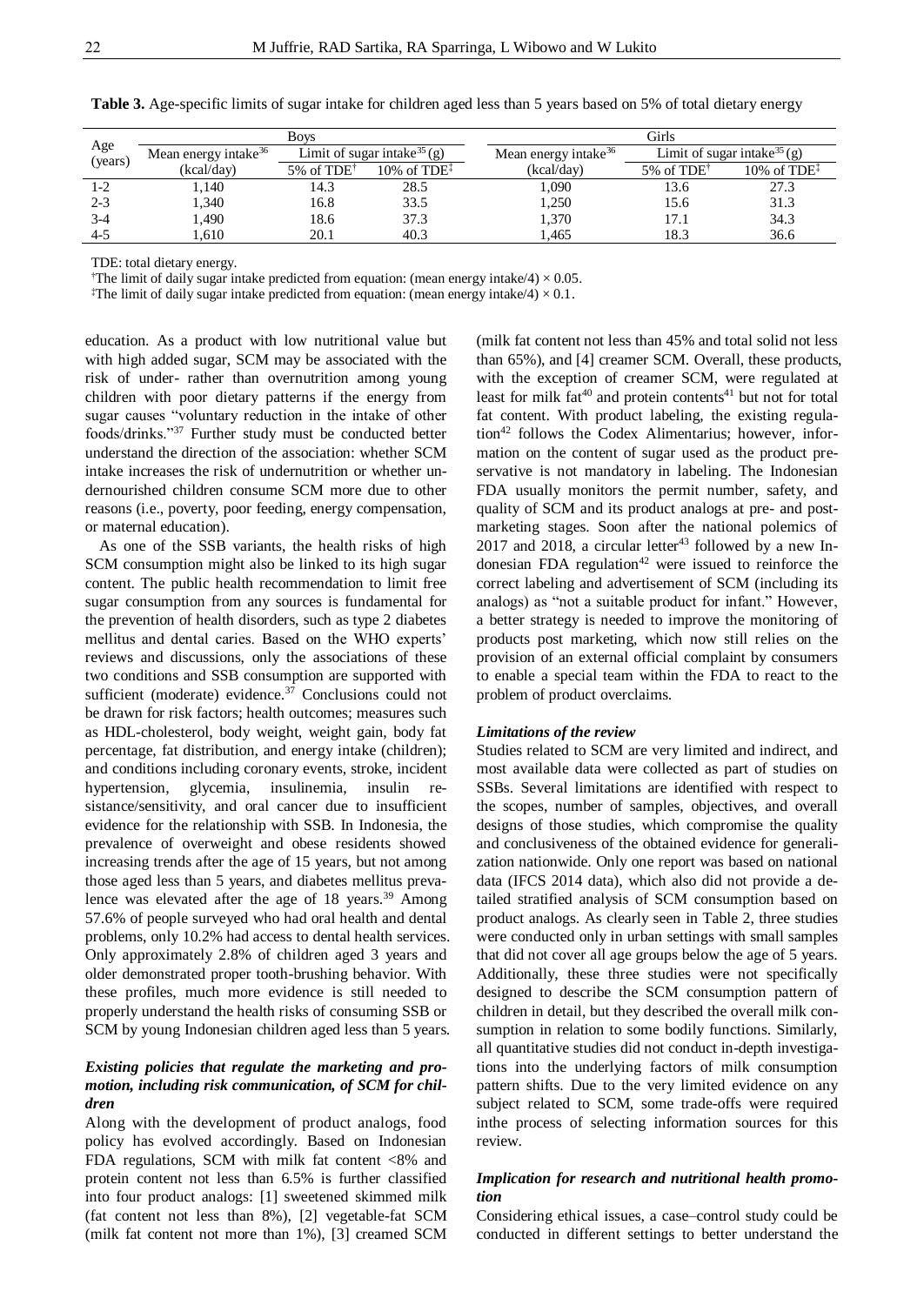| Nutrient                  | AKG 1-3 y      |          | Heated milk |                     | Powdered milk |       | Reconstituted milk | Condensed<br>$\mbox{milk}$ |  |
|---------------------------|----------------|----------|-------------|---------------------|---------------|-------|--------------------|----------------------------|--|
|                           |                |          | 3.5% fat    | 1.5% fat            | $>1-3$ y      | >3 y  | >1 y               | >1 y                       |  |
| $1-3$ years               |                |          |             |                     |               |       |                    |                            |  |
| Energy                    | 1125           | kcal     |             |                     |               |       |                    |                            |  |
| Protein                   | 26             | g        | 2.10        | 2.79                | 1.49          | 1.61  | 1.59               | 0.63                       |  |
| Vitamin                   |                |          |             |                     |               |       |                    |                            |  |
| $\boldsymbol{\mathsf{A}}$ | 400            | mcg      | 1.19        | 0.34                | 2.90          | 2.68  | 2.56               | 2.70                       |  |
| $\mathbf D$               | 15             | mcg      | 0.03        | 0.09                | 6.54          | 3.93  | 1.75               | 0.70                       |  |
| ${\bf E}$                 | 6              | mg       | 0.17        | 0.00                | 2.11          | 1.67  | 1.24               | 2.79                       |  |
| $\mathsf{C}$              | 40             | mg       | 0.43        | 0.75                | 3.28          | 2.14  | 0.81               | 1.10                       |  |
| B1                        | 0.6            | mg       | 1.14        | 0.47                | 1.98          | 1.69  | 2.69               | 4.15                       |  |
| $\mathbf{B}2$             | 0.7            | mg       | 4.38        | 5.34                | 2.64          | 1.81  | 2.30               | 2.30                       |  |
| B <sub>3</sub>            | $\sqrt{6}$     | $\rm mg$ | 0.28        | na                  | 2.31          | 2.05  | 2.77               | 2.17                       |  |
| <b>B6</b>                 | 0.5            | mg       | 2.05        | $\operatorname{na}$ | 2.37          | 1.78  | 4.52               | 3.22                       |  |
| B <sub>5</sub>            | $\overline{c}$ | mg       | 2.98        | 1.50                | 2.57          | 2.09  | 2.26               | $\boldsymbol{0}$           |  |
| <b>B12</b>                | 0.9            | mcg      | 8.33        | 7.50                | 4.84          | 9.87  | 3.41               | 3.58                       |  |
| Mineral                   |                |          |             |                     |               |       |                    |                            |  |
| Ca                        | 650            | mg       | 2.88        | 3.83                | 2.22          | 2.15  | 3.89               | 0.98                       |  |
| Zn                        | 4              | mg       | 1.70        | 2.60                | 3.30          | 2.95  | 3.59               | $\boldsymbol{0}$           |  |
| Fe                        | 8              | mg       | 0.11        | 0.00                | 0.33          | 1.46  | 0.50               | $\boldsymbol{0}$           |  |
| $\rm K$                   | 3000           | mg       | $0.80\,$    | 1.44                | 0.61          | 0.74  | 0.86               | 0.41                       |  |
| Mg                        | 60             | mg       | 2.84        | na                  | 2.15          | 1.40  | 2.16               | 2.37                       |  |
| $\ensuremath{\text{NNR}}$ |                |          | 1.96        | 2.05                | 2.60          | 2.50  | 2.31               | 2.50                       |  |
| $4-6$ years               |                |          |             |                     |               |       |                    |                            |  |
| Energy                    | 1600           | kcal     |             |                     |               |       |                    |                            |  |
| Protein                   | 35             | g        | 2.22        | 2.95                | 1.58          | 1.70  | 1.68               | 0.66                       |  |
| Vitamin                   |                |          |             |                     |               |       |                    |                            |  |
| $\mathbf A$               | 450            | mcg      | 1.51        | 0.43                | 3.66          | 3.39  | 3.23               | 3.42                       |  |
| $\mathbf D$               | 15             | mcg      | 0.05        | 0.13                | 9.31          | 5.58  | 2.49               | 1.00                       |  |
| ${\bf E}$                 | $\tau$         | mg       | 0.21        | 0.00                | 2.57          | 2.04  | 1.51               | 3.40                       |  |
| $\mathsf C$               | 45             | mg       | 0.54        | 0.95                | 4.15          | 2.71  | 1.02               | 1.39                       |  |
| B1                        | 0.8            | mg       | 1.21        | 0.50                | 2.11          | 1.80  | 2.87               | 4.43                       |  |
| B2                        | $\mathbf{1}$   | mg       | 4.36        | 5.32                | 2.63          | 1.80  | 2.29               | 2.29                       |  |
| B <sub>3</sub>            | 9              | mg       | 0.27        | na                  | 2.19          | 1.95  | 2.63               | 2.06                       |  |
| <b>B6</b>                 | 0.6            | mg       | 2.42        | na                  | 2.81          | 2.11  | 5.35               | 3.82                       |  |
| B <sub>5</sub>            | $\sqrt{2}$     | mg       | 4.24        | 2.13                | 3.66          | 2.98  | 3.21               | $0.00\,$                   |  |
| <b>B12</b>                | 1.2            | mcg      | 8.89        | 8.00                | 5.16          | 10.53 | 3.63               | 3.82                       |  |
| Mineral                   |                |          |             |                     |               |       |                    |                            |  |
| Ca                        | 1000           | mg       | 2.67        | 3.54                | 2.05          | 1.99  | 3.60               | 0.91                       |  |
| Zn                        | 5              | mg       | 1.94        | 2.95                | 3.75          | 3.36  | 4.08               | $0.00\,$                   |  |
| Fe                        | 9              | mg       | 0.13        | 0.14                | 0.42          | 1.84  | 0.64               | 0.00                       |  |
| $\bf K$                   | 3800           | mg       | 0.89        | 1.62                | 0.69          | 0.83  | 0.97               | 0.46                       |  |
| Mg                        | 95             | mg       | 2.55        | $\operatorname{na}$ | 1.94          | 1.26  | 1.94               | 2.13                       |  |
| <b>NNR</b>                |                |          | 2.13        | 2.20                | 3.04          | 2.87  | 2.57               | 1.86                       |  |

**Table 4.** Naturally nutrient rich (NNR) score of some milk products consumed by children using Dietary Reference Intake (DRI) for  $1-3$  and  $4-6$  years of age respectively.<sup>27</sup>

AKG: Angka Kecukupan Gizi or the same as DRI; Note: NNR is the nutritional evaluation using a nutrient density approach that is calculated from the average of ratio contribution of 16 selected compounds from milk which contain 1125 kcal energy (DRI of energy for children aged 1–3 years) to cover the DRI children at the age 1–3; na: the information is not available.

health implications of prolonged consumption of SCM by young children. The consumption patterns of SCM and any other SSB by types, quantity, frequencies, and total contribution to the total daily energy intake must be known together with any other confounding variables, such as physical activity and food balance, for determining its attributable effects on specific nutritional and metabolic health outcomes, a fact that has been frequently raised in various debates.

Based on the available evidence, at least three main conclusions can be drawn in relation to SCM or any other SSB consumption, and these should be promoted: [1] behavior of reading food labels by caregivers to correctly understand which products are actually safe to be consumed by young children; [2] considering limiting free

sugar consumption from any sources, including SSB and SCM; and [3] understanding and applying a balanced diet as the core of young child feeding. For better promotion to limit free sugar intake from SCM or any other SSB, well-design formative research is required to investigate the underlying lay concepts and perceptions that impinge on the caregivers' decisions to administer such products to their young children.

#### *Conclusions*

Studies of SCM are very limited, but the reported findings related to attributable factors of SCM consumption by young children are likely to be consistent. The intrinsic factors of the products are interlinked with the socioeconomic variables that determined caregivers' prefer-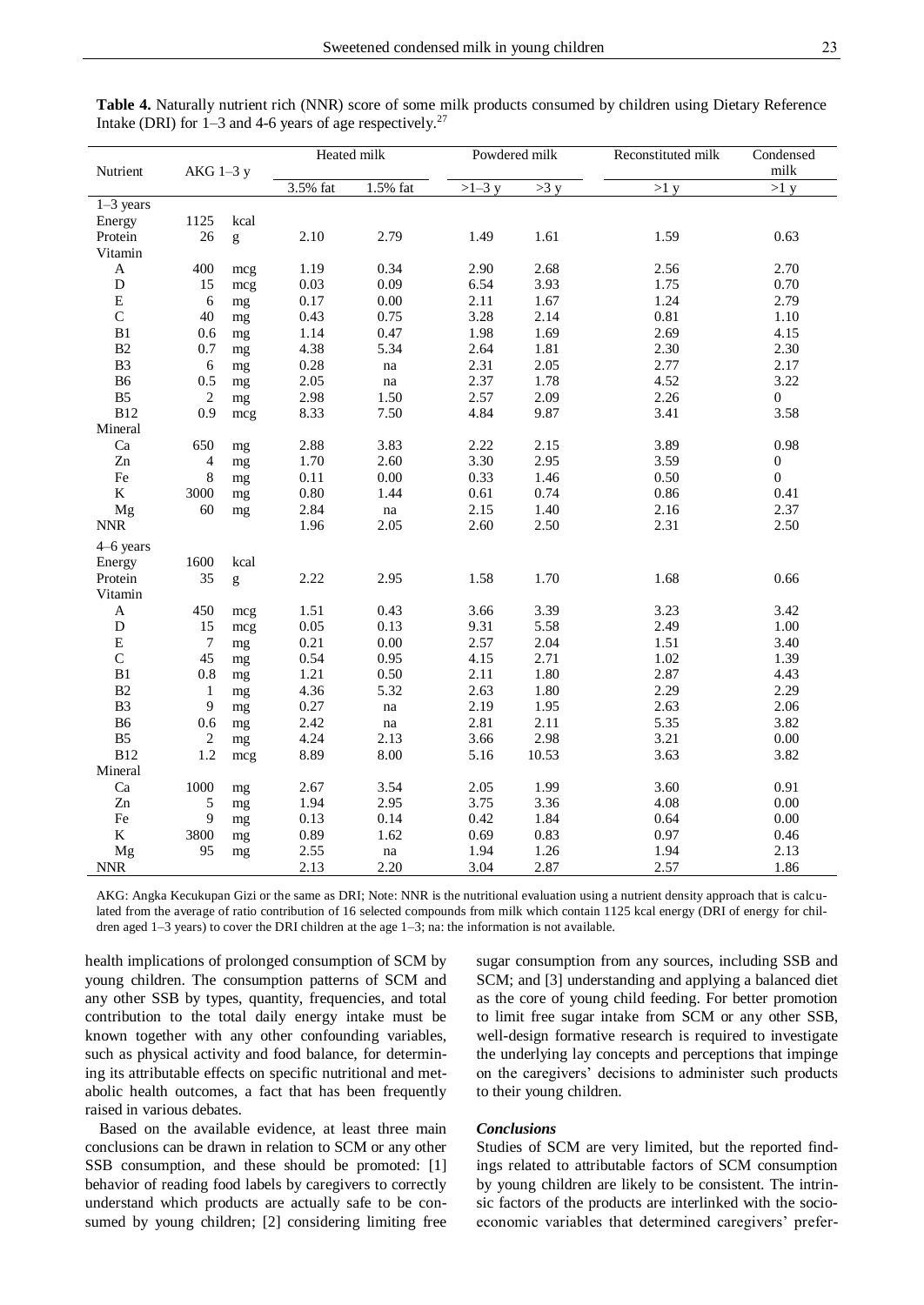| Nutritional |                       | Breast milk*      | Milk powder |                   | Reconstituted milk |      | Condensed milk               |      | Heated milk          |  | Total milk                     |              |      |                   |
|-------------|-----------------------|-------------------|-------------|-------------------|--------------------|------|------------------------------|------|----------------------|--|--------------------------------|--------------|------|-------------------|
| status      | Mean                  | SЕ                | Mean        | <b>SE</b>         |                    | Mean | <b>SE</b>                    | Mean | SE                   |  | Mean                           | <b>SE</b>    | Mean | <b>SE</b>         |
| <b>SAM</b>  | 18.2                  | $4.49^b$          | 107         | $22.0^{\circ}$    |                    | 65.4 | $Q_1$ 1 $2ab$<br><b>J.⊥∠</b> | 59.1 | 13.3                 |  | 4.4.                           | າ າາ<br>2.LL | 241  | $25.3^{\circ}$    |
| MAM         | 18.0                  | 1.02 <sup>b</sup> | 170<br>ェムフ  | 26.9 <sup>a</sup> |                    | 64.5 | 9.56 <sup>a</sup>            | 65.  | 13.0 <sup>b</sup>    |  | 0.98                           | 0.51         | 266  | 29.9 <sup>a</sup> |
| Normal      | 16.4                  | $0.82^{\rm b}$    | 202         | 20.1              |                    | 85.1 | 8.80 <sup>ab</sup>           | 51.0 | Q 1t<br>$\Omega$ . 1 |  | $91^{\circ}$<br><b><i></i></b> | 4.23         | 346  | $22.0^{\circ}$    |
| Overweight  | 12.7                  | 1.59a             | 368         | $56.1^\circ$      |                    | 142  | 32.0 <sup>b</sup>            | 24.5 | 15.0 <sup>a</sup>    |  | 134<br>19.7                    | 5.55         | 549  | 57.5 <sup>c</sup> |
| Obesity     | $\sqrt{2}$<br>ن د سکت | 1.37a             | 381         | $40.4^\circ$      |                    | 101  | 14.8 <sup>b</sup>            | 33.8 | 15.9 <sup>a</sup>    |  | 5.91                           | 2.6          | 513  | $38.0^\circ$      |
| Mean        | 15.9                  | 0.53              | າາາ<br>∠∠∠  | 14.2              |                    | 87.6 | 6.06                         | 48.9 |                      |  |                                | .96          | 365  | 15.0              |

**Table 5.** Duration of breastfeeding (months) and usual daily milk intake at the age of 5–6 years (mL/day) by nutritional status (BMI-for-age z-score)<sup>27</sup>

BMI: body mass index in kg/m<sup>2</sup>; N: number of respondents; BMIfz: BMI-for-age z-score; SAML: severe acute malnutrition (BMIfz <−3, N=60); MAM: moderate acute malnutrition (−2<BMIfz≤−3, N=61); Normal: −2≤MBIfz≤1, N=163; Overweight: 1<BMIfz≤−2, N=43; Obesity: BMIfz> 2, N=60; Mean: usual daily intake of milk calculated by the multiple source method (MSM); SE: standard error. Mean values with superscript letters (a–c) are significantly different (*p* value <0.05) according to Mann–Whitney U test.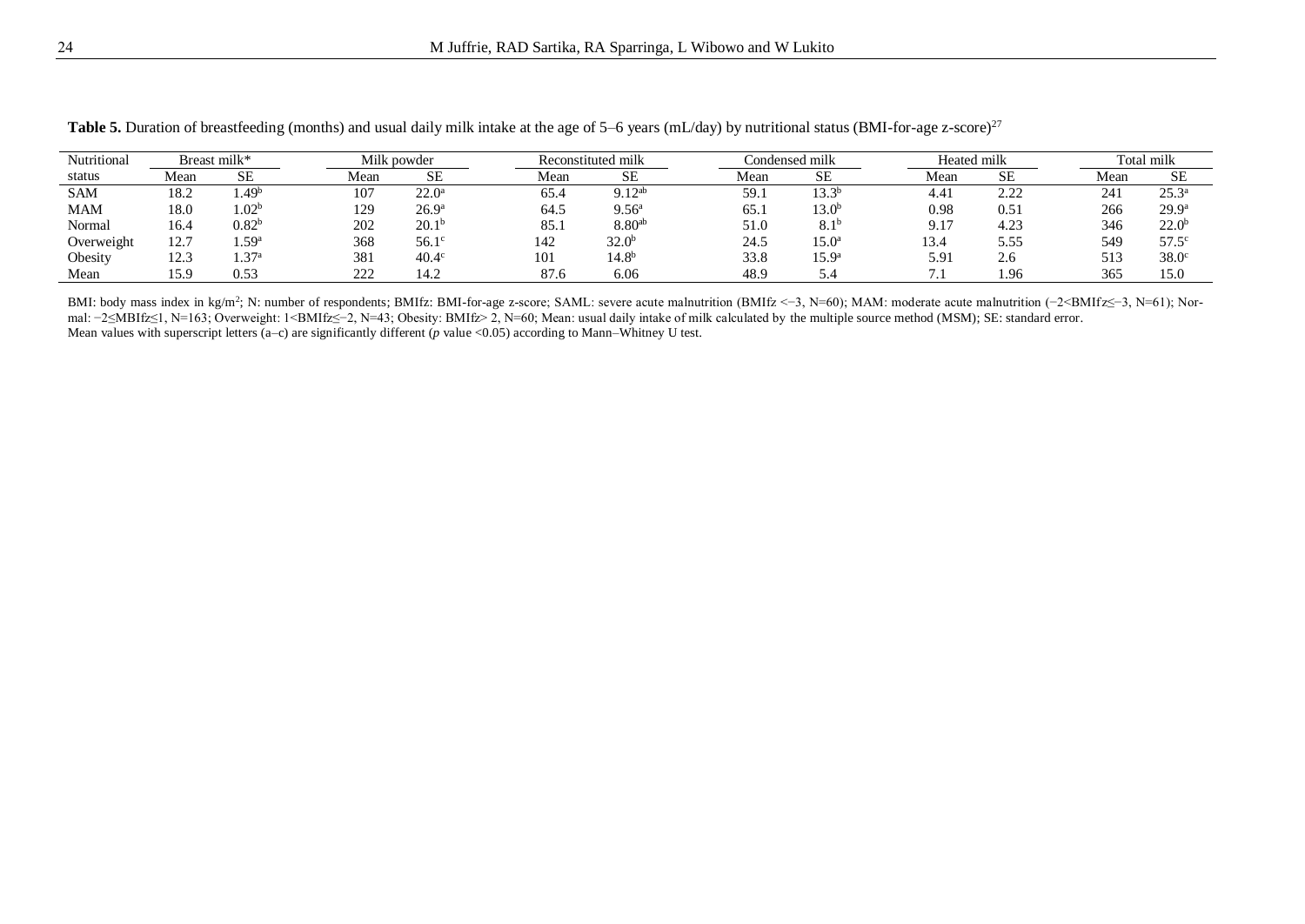ence for giving SCM to their young children. Corrective measures to such a nonideal practice should be delivered through active monitoring of product ads, enforcement of regulations, and provision of effective customer education.

Although evidence is lacking on the health risks of SCM consumption by young children, limiting the consumption of free sugar from any source, including SCM as a part of SSBs, is still highly recommended.

#### **AUTHOR DISCLOSURES**

Dr Widjaja Lukito is Director and Ms Lindawati Wibowo a Consultant of the Indonesian Danone Institute Foundation. The Indonesian Danone Institute Foundation is an independent nonprofit organization that was established in 2007 and operates in accordance to the laws of the Republic of Indonesia.

The overall process of this review was fully funded by the Indonesian Danone Institute Foundation

#### **REFERENCES**

- 1. Hess HJ. Condensed milk. Reproduced from: Encyclopaedia of Food Science, Food Technology and Nutrition, Copyright 1993, Academic Press. Vevey, Switzerland: Nestec Ltd; 2003.
- 2. UNICEF. Celebrating the Innocenti declaration on the protection, promotion and support of breastfeeding: past achievements, present challenges and the way forward for infant and young child feeding. UNICEF Innocenti Research Centre Piazza SS Annunziata. 2005;12:50122.
- 3. Martha E, Amelia T, Myranti. "Toddlers' Eating behavior in slum urban and semi urban communities: Study in Kampung Melayu and Bantul, Indonesia" in The 1st International Conference on Global Health, KnE Life Sciences. 2017;1-7. doi 10.18502/kls.v4i1.1360
- 4. Sugito FS, Djoharnas H, Darwita RR. Breastfeeding and early childhood caries (ECC) severity of children under three years old in DKI Jakarta. Makara, Kesehatan. 2008; 12:86-91. (In Indonesian)
- 5. Prawirohartono EP, Lestari SK, Nurani N, Sitaresmi MN (2015) Difference in nutrient biomarkers concentration by habitual intake of milk among preschool children in an urban area of Indonesia. J Hum Nutr Food Sci. 2015;3:1055.
- 6. Peraturan Kepala Badan Pengawas Obat dan Makanan Republik Indonesia no 21 tahun 2016 Tentang Kategori Pangan [The Regulation of Head of the National Agency of Drug and Food Control of Republic of Indonesia on Food Category]. Jakarta: the National Agency of Drug and Food Control of Republic of Indonesia; 2016. (In Indonesian)
- 7. World Health Organization. WHO handbook for guideline development. Geneva: World Health Organization; 2014.
- 8. Ruswandi RBI. Hubungan konsumsi minuman berpemanis gula terhadap status gizi balita di Indonesia tahun 2014 - Data SDT - SKMI 2014 [The association between the consumption of sugar-sweetened beverages and the nutritional status of children U-5 in Indonesia year 2014 - NTDS - IFCS 2014]. Thesis. Universitas Indonesia. 2017. (In Indonesian)
- 9. Lechtig A, Yarbrough C, Martorell R, Delgado H, Klein RE. The one day recall dietary survey: a review of its usefulness to estimate protein and calorie intake. Arch Latinoam Nutrn. 1976;26:243-71.
- 10. Gibson S R. Principles of nutritional assessment. Second Edition. New York: Oxford University Press: 2005
- 11. Eaglebrand. Our history. [cited 2018/11/01]; Available from: https://www.eaglebrand.com/history.
- 12. Nestle. A condensed history: the Page brothers and Anglo-Swiss. [cited 2018/11/01]; Available from:

https://www.nestle.co.nz/media/newsandfeatures/a-conden sed-history.

- 13. Market Research Future. Sweetened condensed milk market research report: By type (flavored and unflavored), packaging material (glass, plastic and metal) distribution channel (supermarket & hypermarket, convenience stores and food & beverage specialists) and region– forecast till 2023. Market synopsis of sweetened condensed milk market. [cited 2018/11/01]; Available from: https://www. marketresearchfuture.com/reports/sweetened-condensedmilk-5147.
- 14. Grand View Research. Condensed milk market size, application analysis, regional outlook, competitive strategies and forecasts, 2015 to 2022. Report summary. [cited 2018/11/01]; Available from: https://www. grandviewresearch.com/industry-analysis/condensed-milkmarket.
- 15. Ministry of Industry, Republic of Indonesia. Siaran Pers: Susu Kental Manis Aman Dikonsumsi, Industrinya Berkontribusi Bagi Ekonomi. (Press Conference: Sweetened condensed milk is safe for consumption; the industries have contributed to the economy). 2018/07/06. [cited 2018/10/1]; Available from: http://www.kemenperin.go.id/artikel/ 19413/Susu-Kental-Manis-Aman-Dikonsumsi,-Industrinya-Berkontribusi-Bagi-Ekonomi. (In Indonesian)
- 16. Burhanudin T. Peternak sapi lokal berkontribusi hasilkan susu kental manis [Dairy farmers contribute in the production of sweetened-condensed milk]. 2018/07/20. [cited 2018/10/20]; Available from: https://marketing.co.id/ peternak-sapi-lokal-berkontribusi-hasilkan-susu-kentalmanis/ (In Indonesian)
- 17. Meylinah S, Slette J. Indonesia dairy and products annual 2009. USDA Foreign Agricultural Service GAIN Report. USDA Foreign Agricultural; 2009.
- 18. Slette J, Meylinah S. Indonesia dairy and products annual 2011. USA: USDA Foreign Agricultural Service GAIN Report. USDA Foreign Agricultural; 2011.
- 19. Slette J, Meylinah S. Indonesia dairy and products annual 2012. USA: USDA Foreign Agricultural Service GAIN Report. USDA Foreign Agricultural; 2012.
- 20. Wright T, Meylinah S. Indonesia dairy and products annual 2013. USA: USDA Foreign Agricultural Service GAIN Report. USDA Foreign Agricultural; 2013.
- 21. Wright T, Meylinah S. Indonesia dairy and products annual 2014. USA: USDA Foreign Agricultural Service GAIN Report. USDA Foreign Agricultural; 2014.
- 22. Agriculture Data and Information Centre, Secretariat General, Ministry of Industry, Republic of Indonesia. Outlook susu: komoditas pertanian sub sektor peternakan. [Milk outlook: Agricultural commodity husbandry subsector] [cited 2018/10/22]; Available from: http://epublikasi.setjen.pertanian.go.id/arsip-outlook/70 outlook-peternakan/538-outlook-susu (In Indonesian)
- 23. Wright T, Meylinah S. Indonesia dairy and products annual 2015. USA: USDA Foreign Agricultural Service GAIN Report. USDA Foreign Agricultural; 2015.
- 24. Wright T, Darmawan B. Indonesia dairy and products annual 2016. USA: USDA Foreign Agricultural Service GAIN Report. USDA Foreign Agricultural; 2016.
- 25. Ministry of Agriculture, Republic of Indonesia. Pemerintah Ajak Masyarakat Konsumsi Susu Segar. [The government invites the people to consume fresh milk]. Berita Direktorat Jenderal Peternakan dan Kesehatan Hewan (News from Directorate General of Livestock and Animal Health) 2012.  $[cited \t 2018/11/11];$  Available from: http://www.deptan.go.id/news/detail.php?id=988. (In Indonesian)